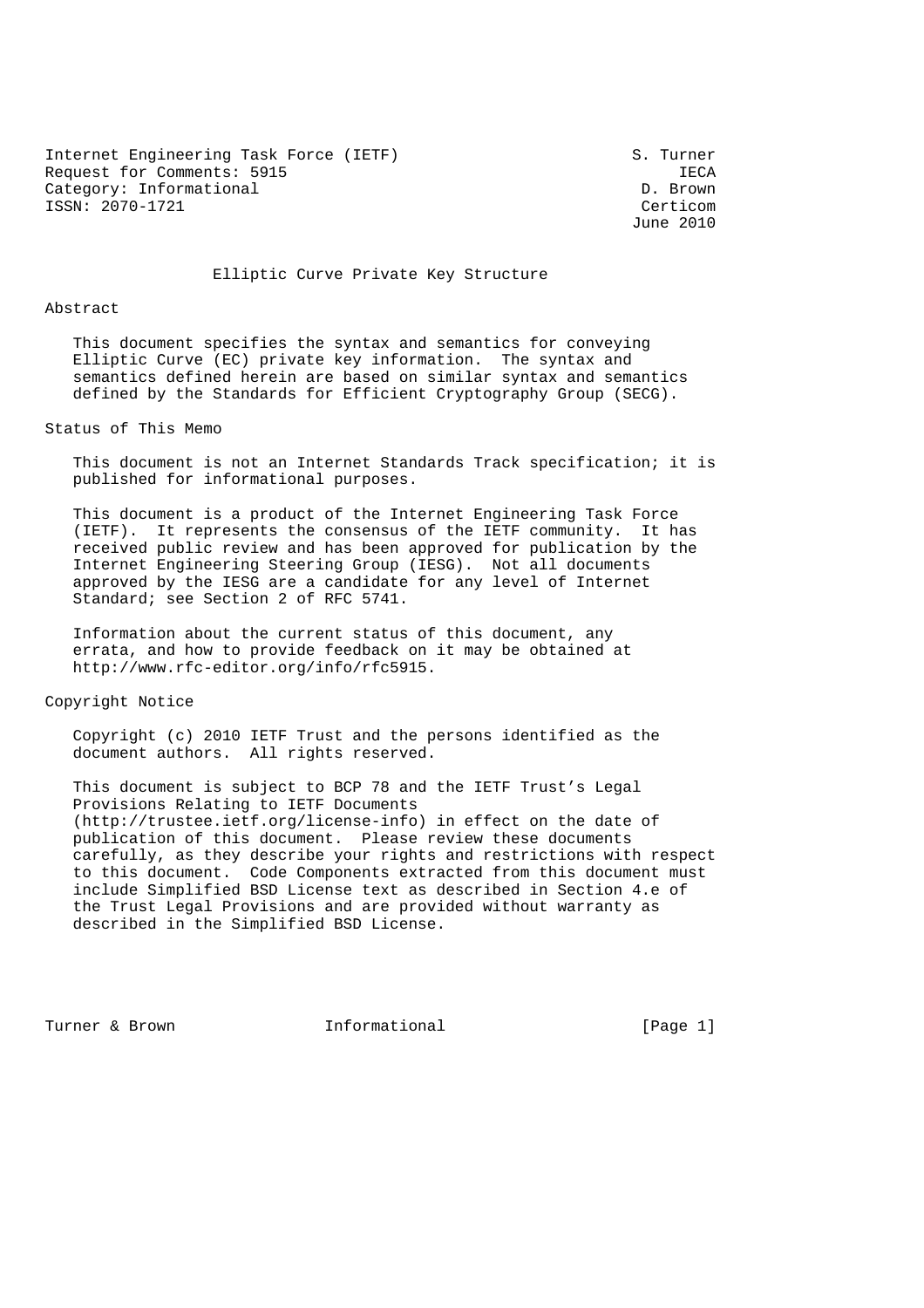# 1. Introduction

 This document specifies a syntax and semantics for Elliptic Curve (EC) private key information. EC private key information includes a private key and parameters. Additionally, it may include the corresponding public key. The syntax and semantics defined herein are based on similar syntax and semantics defined by the Standards for Efficient Cryptography Group (SECG) [SECG1].

 Most Public Key Infrastructures (PKIs) mandate local key generation; however, there are some PKIs that also support centralized key generation (e.g., the public-private key pair is generated by a Certification Authority). The structure defined in this document allows the entity that generates the private and public keys to distribute the key pair and the associated domain parameters.

 This syntax is useful when distributing EC private keys using PrivateKeyInfo, as defined in PKCS #8 [RFC5208]. Distributing an EC private key with PKCS#8 [RFC5208] involves including:

 a) id-ecPublicKey, id-ecDH, or id-ecMQV (from [RFC5480]) with the namedCurve as the parameters in the privateKeyAlgorithm field; and b) ECPrivateKey in the PrivateKey field, which is an OCTET STRING.

When an EC public key is included in the distributed PrivateKeyInfo, the publicKey field in ECPrivateKey is used.

2. Terminology

 The key words "MUST", "MUST NOT", "REQUIRED", "SHALL", "SHALL NOT", "SHOULD", "SHOULD NOT", "RECOMMENDED", "MAY", and "OPTIONAL" in this document are to be interpreted as described in [RFC2119].

3. Elliptic Curve Private Key Format

 This section gives the syntax for an EC private key. Computationally, an EC private key is an unsigned integer, but for representation, EC private key information SHALL have ASN.1 type ECPrivateKey:

```
 ECPrivateKey ::= SEQUENCE {
version INTEGER { ecPrivkeyVer1(1) } (ecPrivkeyVer1),
privateKey OCTET STRING,
   parameters [0] ECParameters {{ NamedCurve }} OPTIONAL,
   publicKey [1] BIT STRING OPTIONAL
  }
```
Turner & Brown **Informational** [Page 2]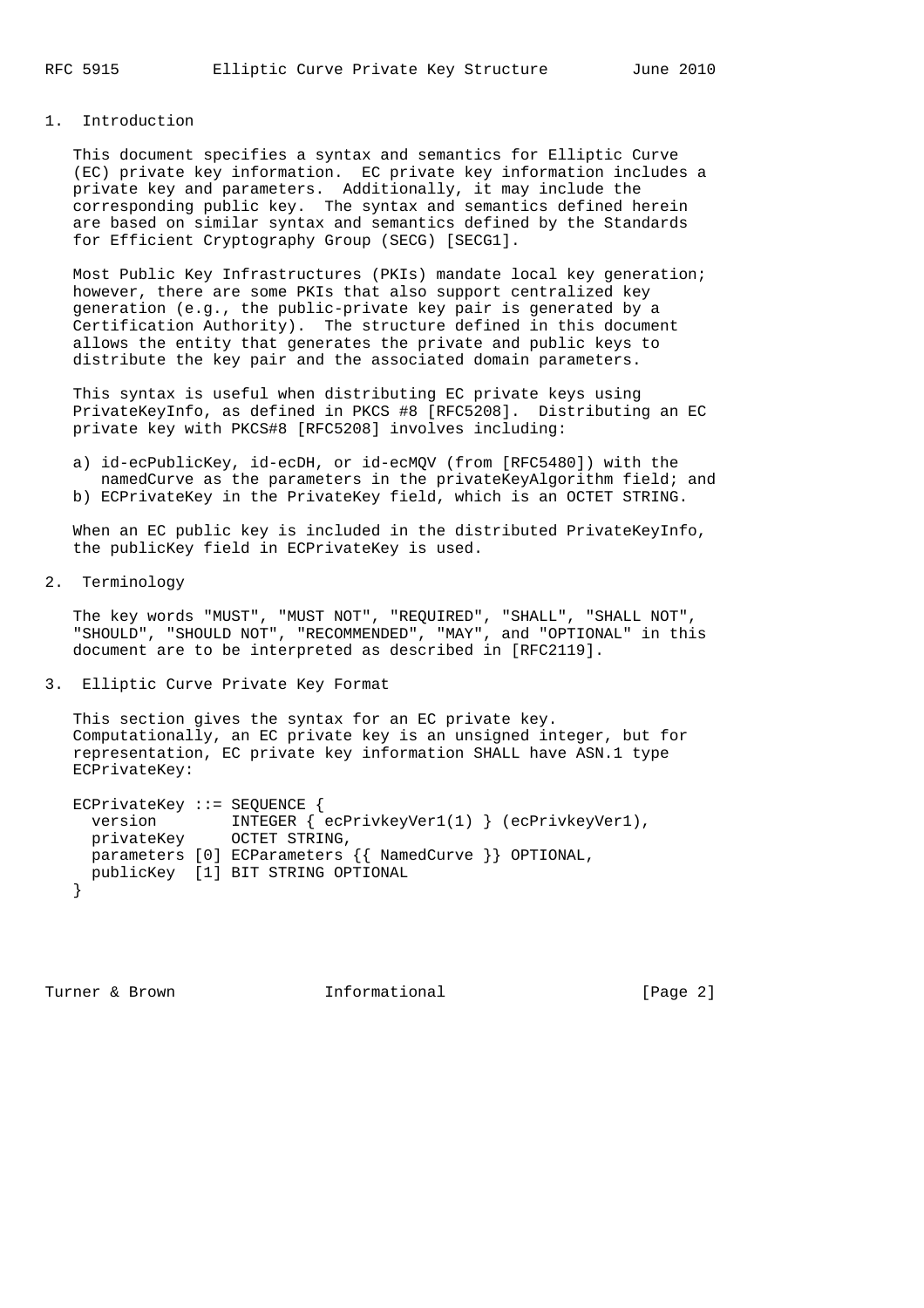The fields of type ECPrivateKey have the following meanings:

- o version specifies the syntax version number of the elliptic curve private key structure. For this version of the document, it SHALL be set to ecPrivkeyVer1, which is of type INTEGER and whose value is one (1).
- o privateKey is the private key. It is an octet string of length ceiling  $(\log(2(n)/8))$  (where n is the order of the curve) obtained from the unsigned integer via the Integer-to-Octet-String- Primitive (I2OSP) defined in [RFC3447].
- o parameters specifies the elliptic curve domain parameters associated to the private key. The type ECParameters is discussed in [RFC5480]. As specified in [RFC5480], only the namedCurve CHOICE is permitted. namedCurve is an object identifier that fully identifies the required values for a particular set of elliptic curve domain parameters. Though the ASN.1 indicates that the parameters field is OPTIONAL, implementations that conform to this document MUST always include the parameters field.
	- o publicKey contains the elliptic curve public key associated with the private key in question. The format of the public key is specified in Section 2.2 of [RFC5480]. Though the ASN.1 indicates publicKey is OPTIONAL, implementations that conform to this document SHOULD always include the publicKey field. The publicKey field can be omitted when the public key has been distributed via another mechanism, which is beyond the scope of this document. Given the private key and the parameters, the public key can always be recomputed; this field exists as a convenience to the consumer.
- 4. Other Considerations

 When generating a transfer encoding, generators SHOULD use Distinguished Encoding Rules (DER) [X.690] and receivers SHOULD be prepared to handle Basic Encoding Rules (BER) [X.690] and DER [X.690].

 Section 1 described a format for transporting EC private keys (i.e., converting ECPrivateKey to PrivateKeyInfo [PKCS#8]); however, this format can also be used for local storage.

 Local storage of an unencrypted ECPrivateKey object is out of scope of this document. However, one popular format uses the .pem file extension. It is the PEM encoding, which is the Base64 encoding (see Section 4 of [RFC4648]), of the DER-encoded ECPrivateKey object that is sandwiched between:

Turner & Brown **Informational** [Page 3]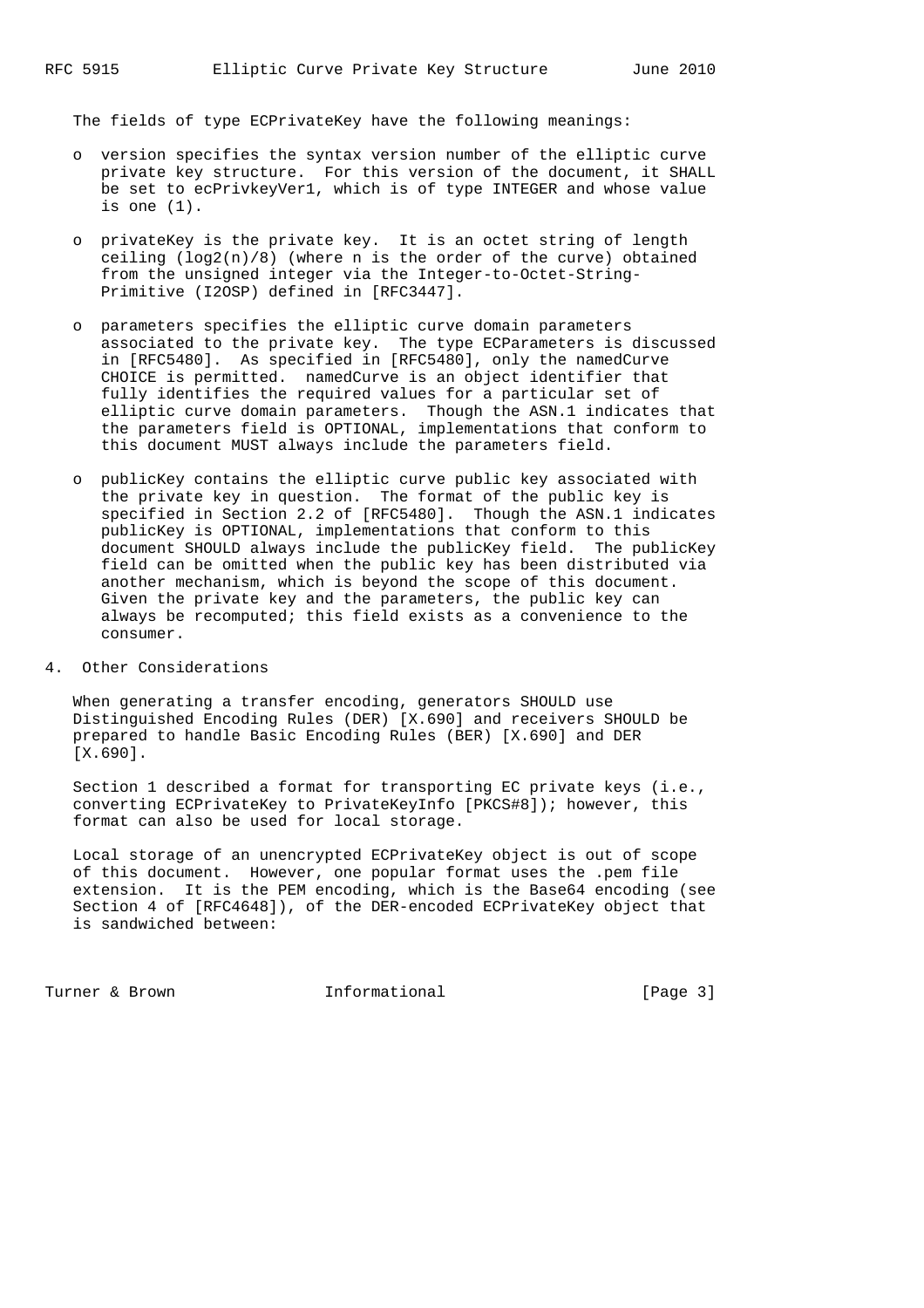-----BEGIN EC PRIVATE KEY----- -----END EC PRIVATE KEY-----

 Another local storage format uses the .der file extension. In this case, it is a DER [X.690] encoding of the ECPrivateKey object.

 Local storage of an encrypted ECPrivateKey object is out of scope of this document. However, ECPrivateKey should be the format for the plaintext key being encrypted. DER [X.690] encoding the ECPrivateKey will promote interoperability if the key is encrypted for transport to another party. PEM encoding the DER-encoded ECPrivateKey is common; "Proc-Type:" and "DEK-INFO:" fields [RFC1421] followed by the DER-encoded ECPrivateKey are sandwiched between:

 -----BEGIN EC PRIVATE KEY----- -----END EC PRIVATE KEY-----

5. Security Considerations

 This structure does not protect the EC private key information in any way. This structure should be combined with a security protocol to protect it.

 Protection of the private key information is vital to public key cryptography. The consequences of disclosure depend on the purpose of the private key. If a private key is used for signature, then the disclosure allows unauthorized signing. If a private key is used for key management, then disclosure allows unauthorized parties to access the managed keying material. The encryption algorithm used in the encryption process must be as 'strong' as the key it is protecting.

## 6. References

- 6.1. Normative References
	- [RFC1421] Linn, J., "Privacy Enhancement for Internet Electronic Mail: Part I: Message Encryption and Authentication Procedures", RFC 1421, February 1993.
	- [RFC2119] Bradner, S., "Key words for use in RFCs to Indicate Requirement Levels", BCP 14, RFC 2119, March 1997.
	- [RFC3447] Jonsson, J. and B. Kaliski, "Public-Key Cryptography Standards (PKCS) #1: RSA Cryptography Specifications Version 2.1", RFC 3447, February 2003.
	- [RFC4648] Josefsson, S., "The Base16, Base32, and Base64 Data Encodings", RFC 4648, October 2006.

Turner & Brown **Informational** [Page 4]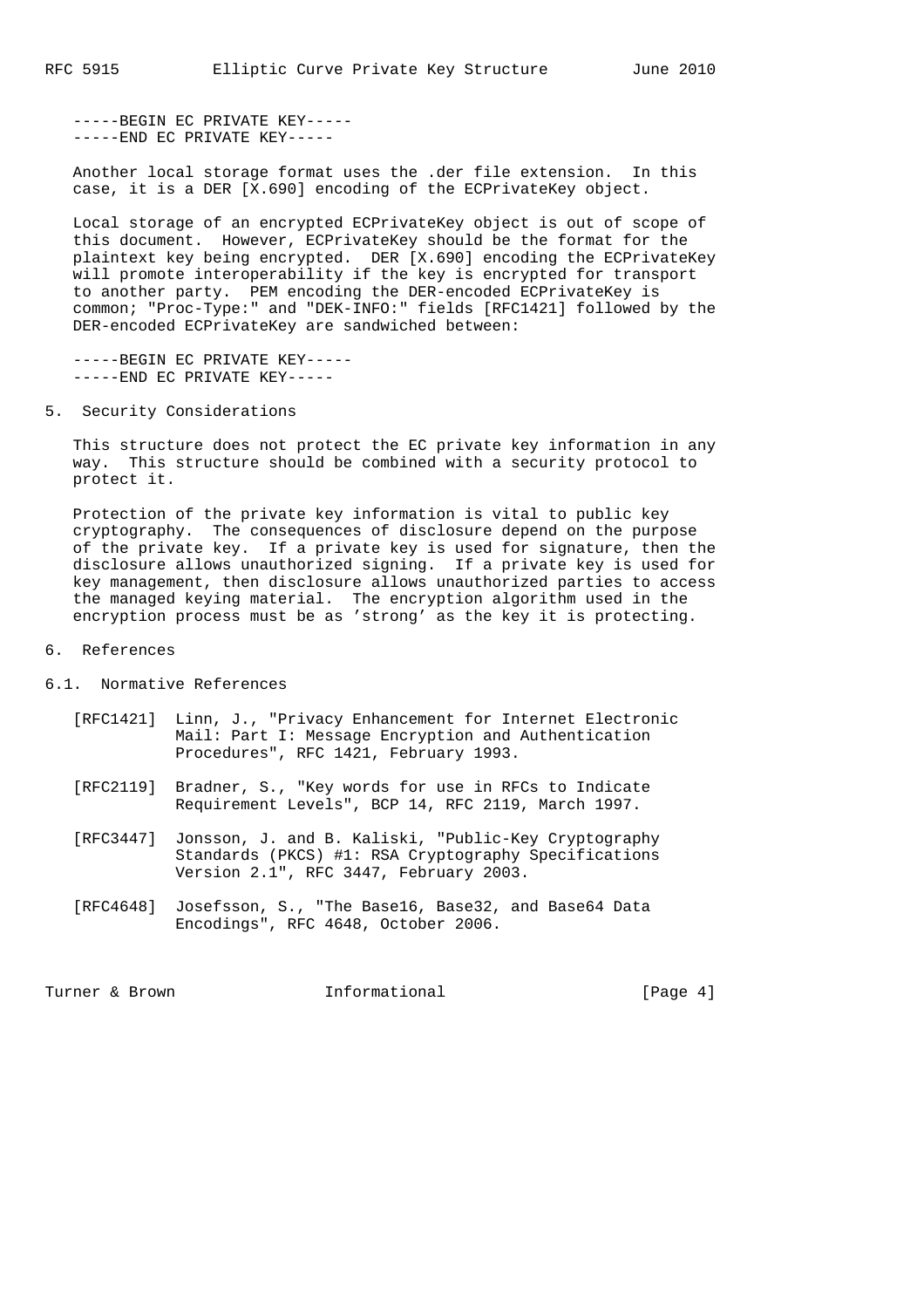- [RFC5480] Turner, S., Brown, D., Yiu, K., Housley, R., and T. Polk, "Elliptic Curve Cryptography Subject Public Key Information", RFC 5480, March 2009.
- [RFC5912] Schaad, J. and P. Hoffman, "New ASN.1 Modules for the Public Key Infrastructure Using X.509 (PKIX)" RFC 5912, June 2010.
- [SECG1] Standards for Efficient Cryptography Group (SECG), "SEC 1: Elliptic Curve Cryptography", Version 2.0, May 2009.
- [X.680] ITU-T Recommendation X.680 (2002) | ISO/IEC 8824-1:2002, Information Technology - Abstract Syntax Notation One.
- [X.681] ITU-T Recommendation X.681 (2002) | ISO/IEC 8824-2:2002, Information Technology - Abstract Syntax Notation One: Information Object Specification.
- [X.682] ITU-T Recommendation X.682 (2002) | ISO/IEC 8824-3:2002, Information Technology - Abstract Syntax Notation One: Constraint Specification.
- [X.683] ITU-T Recommendation X.683 (2002) | ISO/IEC 8824-4:2002, Information Technology - Abstract Syntax Notation One: Parameterization of ASN.1 Specifications, 2002.
	- [X.690] ITU-T Recommendation X.690 (2002) | ISO/IEC 8825-1:2002, Information Technology - ASN.1 encoding rules: Specification of Basic Encoding Rules (BER), Canonical Encoding Rules (CER) and Distinguished Encoding Rules (DER).
- 7.2. Informative References
	- [RFC5208] Kaliski, B., "Public-Key Cryptography Standards (PKCS) #8: Private-Key Information Syntax Specification Version 1.2", RFC 5208, May 2008.

Turner & Brown **Informational** [Page 5]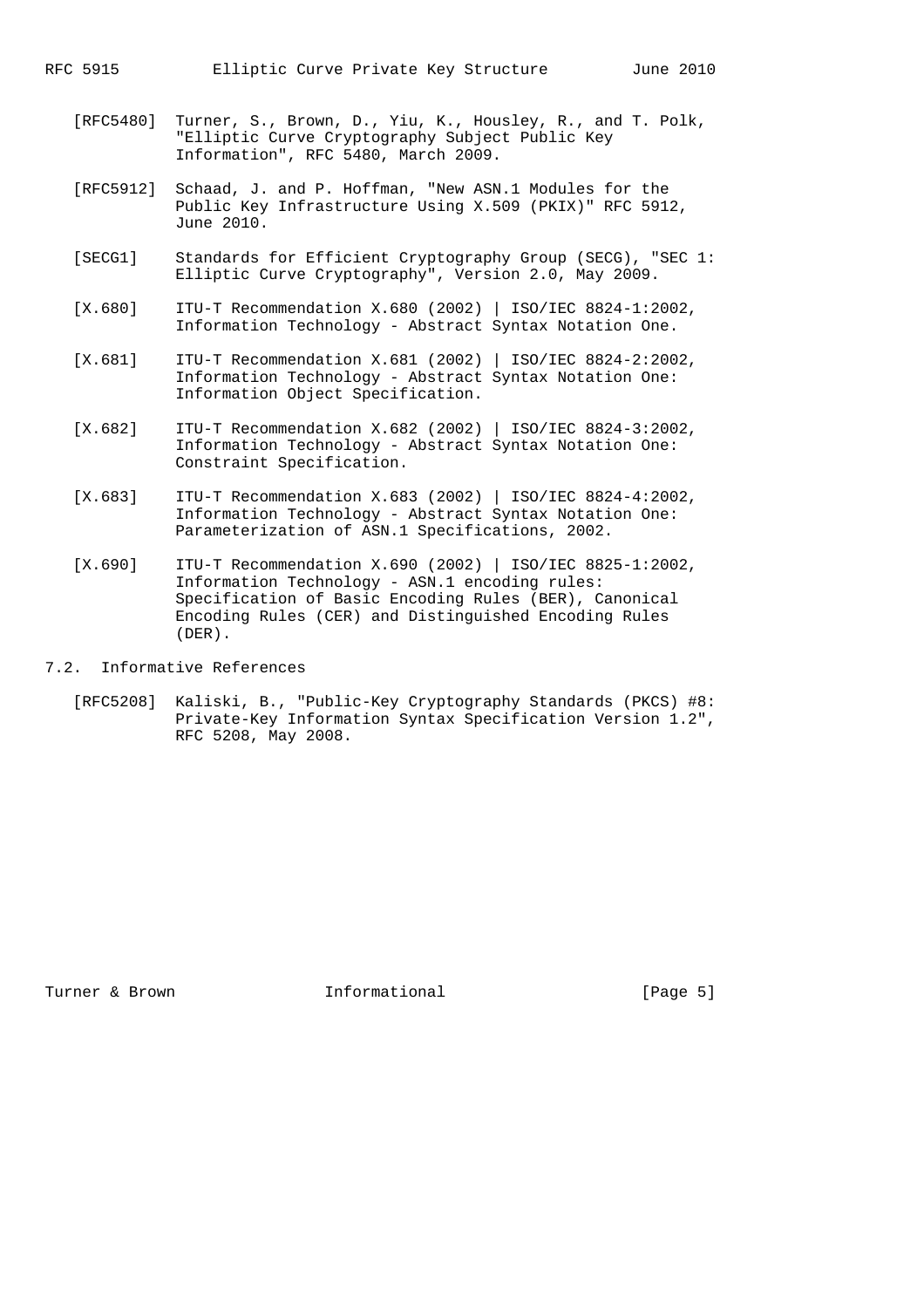```
Appendix A. ASN.1 Module
```
 This appendix provides ASN.1 definitions for the structures described in this specification using ASN.1 as defined in [X.680], [X.681], [X.682], and [X.683] for compilers that support the 2002 ASN.1. ECPrivateKey { iso(1) identified-organization(3) dod(6) internet(1) security(5) mechanisms(5) pkix(7) id-mod(0) id-mod-ecprivateKey(65) } DEFINITIONS EXPLICIT TAGS ::= BEGIN -- EXPORTS ALL; IMPORTS -- FROM New PKIX ASN.1 [RFC5912] ECParameters, NamedCurve FROM PKIXAlgs-2009 { iso(1) identified-organization(3) dod(6) internet(1) security(5) mechanisms(5) pkix(7) id-mod(0) id-mod-pkix1-algorithms2008-02(56) } ; ECPrivateKey ::= SEQUENCE { version INTEGER { ecPrivkeyVer1(1) } (ecPrivkeyVer1), version INTEGER { ecP<br>privateKey OCTET STRING, parameters [0] ECParameters {{ NamedCurve }} OPTIONAL, publicKey [1] BIT STRING OPTIONAL } END

Appendix B. Differences with SECG1

 This appendix lists the differences between this document and [SECG1]:

 1. This document uses the I2OSP routine defined in [RFC3447] while SECG1 defines its own routine. The two routines result in the same output.

Turner & Brown **Informational** [Page 6]